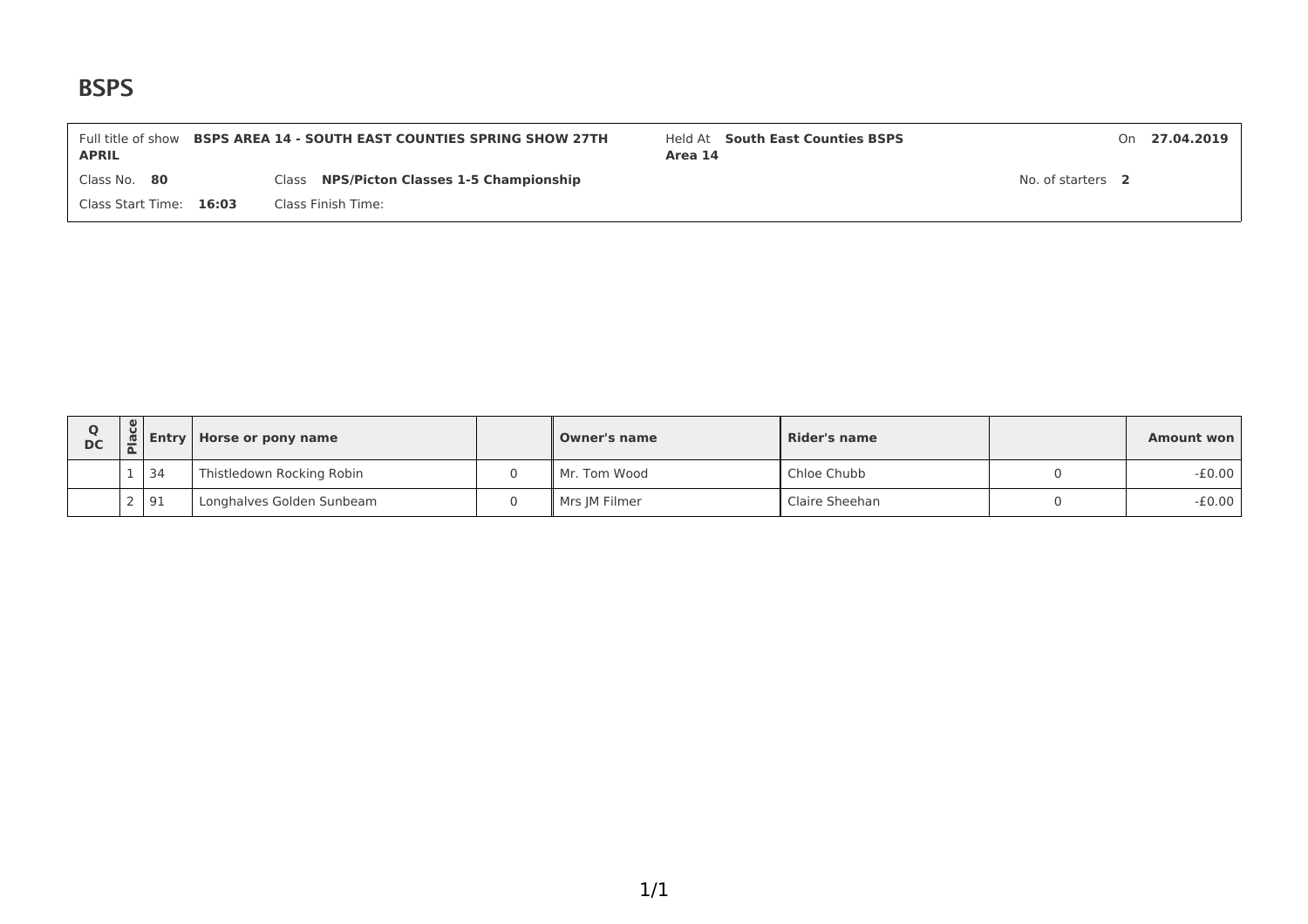| <b>APRIL</b>            | Full title of show <b>BSPS AREA 14 - SOUTH EAST COUNTIES SPRING SHOW 27TH</b> | Held At South East Counties BSPS<br>Area 14 |                   | On 27.04.2019 |
|-------------------------|-------------------------------------------------------------------------------|---------------------------------------------|-------------------|---------------|
| Class No. $81$          | Class NPS Classes 1-10 Silver Medal Championship                              |                                             | No. of starters 3 |               |
| Class Start Time: 16:26 | Class Finish Time:                                                            |                                             |                   |               |

| O<br><b>DC</b> | ပ္ပ<br>$\overline{\mathbf{C}}$ |                | <b>Entry   Horse or pony name</b> | <b>Owner's name</b> | Rider's name   |          |
|----------------|--------------------------------|----------------|-----------------------------------|---------------------|----------------|----------|
|                |                                | 98             | Gloves Blakehill William          | Elle Kivlochan      | Elle Kivlochan | $-E0.00$ |
|                |                                | 17             | Laithehill Flute                  | Emma Hewson         | Kate Hewson    | $-E0.00$ |
|                | ے                              | $\overline{6}$ | Eyarth Silas                      | Lisa Turner         | sophie Turner  | $-E0.00$ |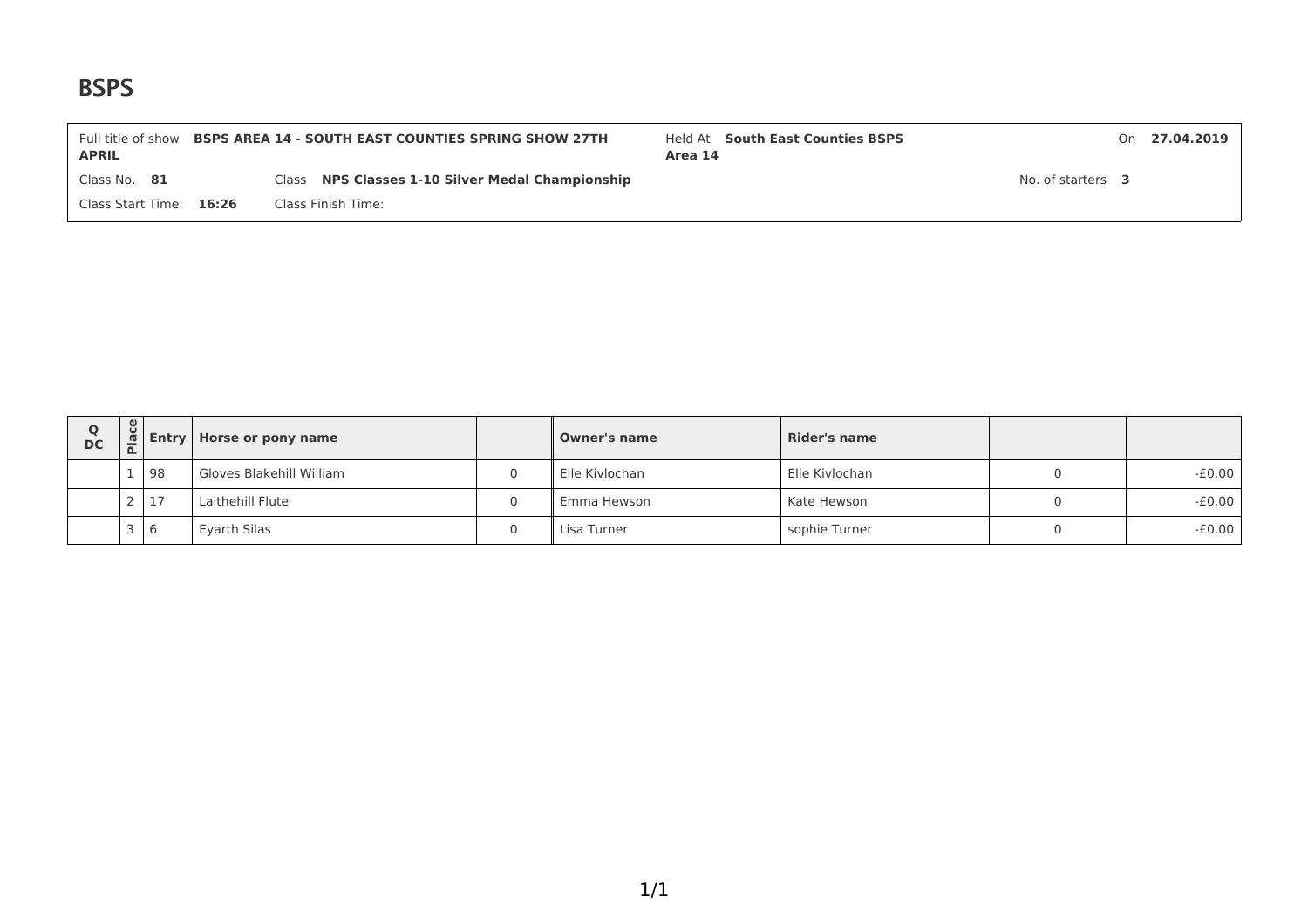**Other Officiating Judge**

| <b>APRIL</b>             | Full title of show <b>BSPS AREA 14 - SOUTH EAST COUNTIES SPRING SHOW 27TH</b> | Area 14          | Held At South East Counties BSPS |                   | On | 27.04.2019 |
|--------------------------|-------------------------------------------------------------------------------|------------------|----------------------------------|-------------------|----|------------|
| Class No. 82             | Class BSPS Heritage Open Classes 11-15<br>Championship                        |                  |                                  | No. of starters 2 |    |            |
| Class Start Time: 16:53  | Class Finish Time:                                                            |                  |                                  |                   |    |            |
|                          |                                                                               |                  |                                  |                   |    |            |
|                          | <b>Name</b>                                                                   | <b>Signature</b> |                                  | <b>Name</b>       |    |            |
| <b>Officiating Judge</b> |                                                                               |                  | <b>Course Designer</b>           |                   |    |            |

**Time Judge Assistant Course Designer** 

| $\Omega$<br><b>DC</b> | u | <b>Entry</b> | / Horse or pony name     | Owner's name  | <b>Rider's name</b> | <b>Amount won</b> |
|-----------------------|---|--------------|--------------------------|---------------|---------------------|-------------------|
|                       |   | 153          | Roscon Sunrise           | C Bagnall     | E Bagnall           | $-E0.00$          |
|                       |   | 86           | <b>Tarnbeck Septimus</b> | Tamsin Hughes | Lauren Elliott      | $-E0.00$          |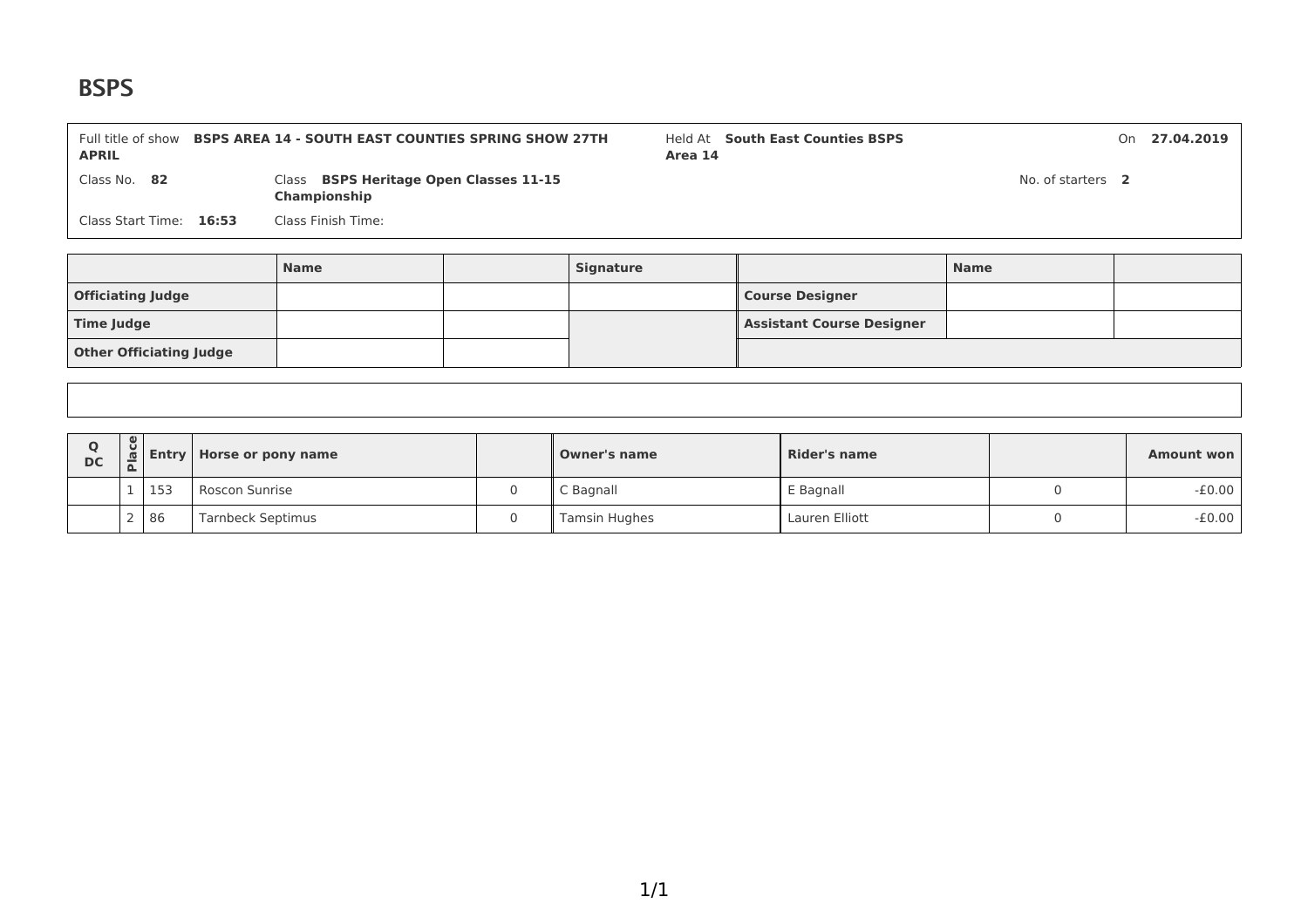| Class No. 83<br>Class BSPS Area 14 Championship from Classes 11-<br>No. of starters 1<br>15 (open to highest placed area member in these<br>classes)<br>Class Start Time: 17:16<br>Class Finish Time: | <b>APRIL</b> | Full title of show <b>BSPS AREA 14 - SOUTH EAST COUNTIES SPRING SHOW 27TH</b> | Held At South East Counties BSPS<br>Area 14 |  | On 27.04.2019 |
|-------------------------------------------------------------------------------------------------------------------------------------------------------------------------------------------------------|--------------|-------------------------------------------------------------------------------|---------------------------------------------|--|---------------|
|                                                                                                                                                                                                       |              |                                                                               |                                             |  |               |
|                                                                                                                                                                                                       |              |                                                                               |                                             |  |               |

| <b>DC</b> | $\cup$ | Entry | Horse or pony name | Owner's name  | <b>Rider's name</b> | <b>Amount won</b> |
|-----------|--------|-------|--------------------|---------------|---------------------|-------------------|
|           |        | 86    | Tarnbeck Septimus  | Tamsin Hughes | Lauren Elliott      | $-£0.00$          |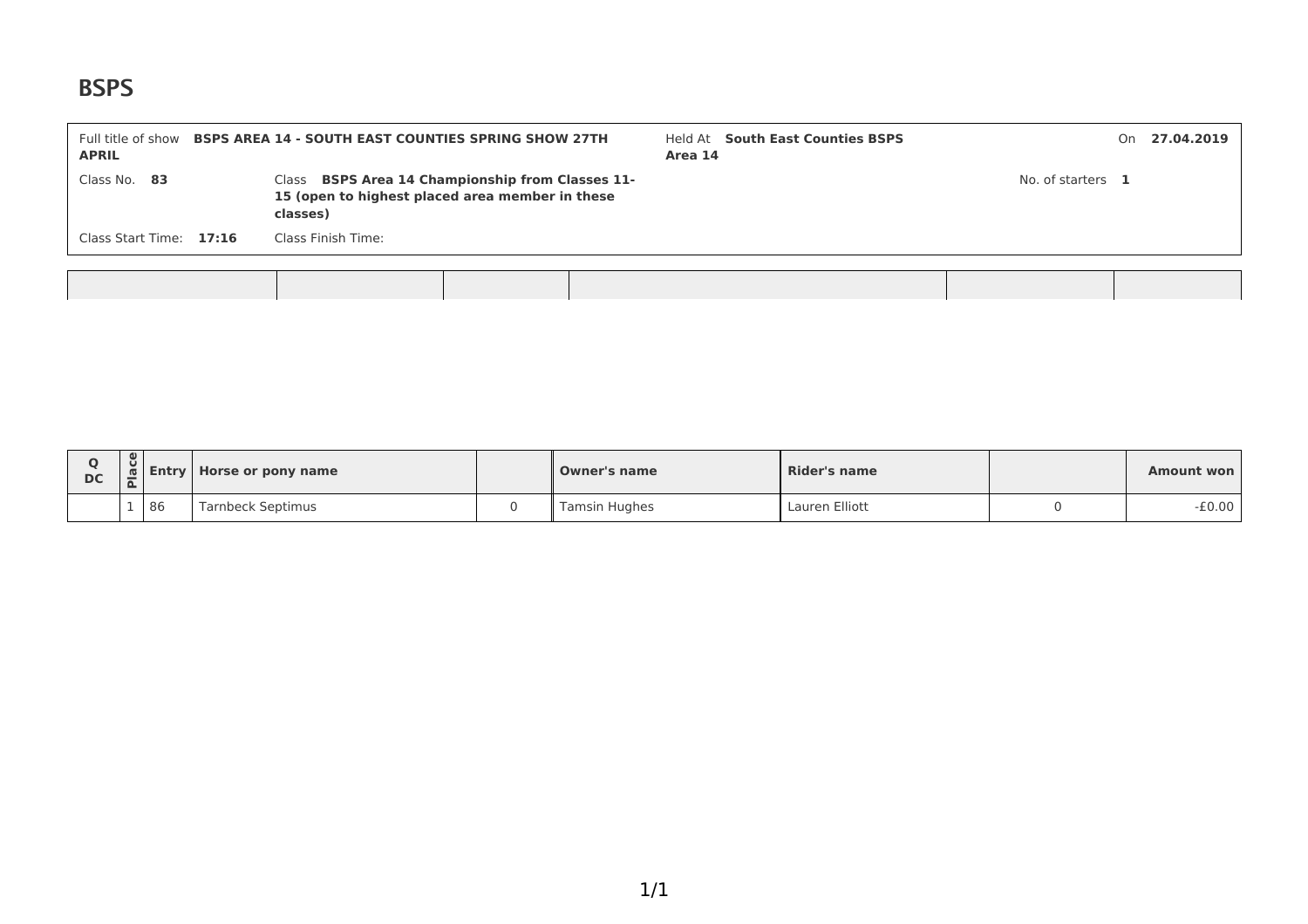| <b>APRIL</b>            | Full title of show <b>BSPS AREA 14 - SOUTH EAST COUNTIES SPRING SHOW 27TH</b> | Held At South East Counties BSPS<br>Area 14 |                   | On 27.04.2019 |
|-------------------------|-------------------------------------------------------------------------------|---------------------------------------------|-------------------|---------------|
| Class No. 84            | Class RIHS Open Mini Championship Classes 16-17                               |                                             | No. of starters 3 |               |
| Class Start Time: 14:48 | Class Finish Time:                                                            |                                             |                   |               |

| Ο<br><b>DC</b> |     | <b>Entry   Horse or pony name</b> |   | <b>Owner's name</b>            | Rider's name  | Amount won |
|----------------|-----|-----------------------------------|---|--------------------------------|---------------|------------|
|                | 119 | Leacon High Cockalorum            | 0 | Rachel Cowan                   | Heidi Cooper  | $-£0.00$   |
|                |     | Anndalyse Sugar Plum              | 0 | Pip Baker-Beall & Amelia Grace | Georgie Grace | $-£0.00$   |
|                | 115 | Cosford President                 | 0 | Mrs Michelle Woodman           | Ruby Woodman  | $-E0.00$   |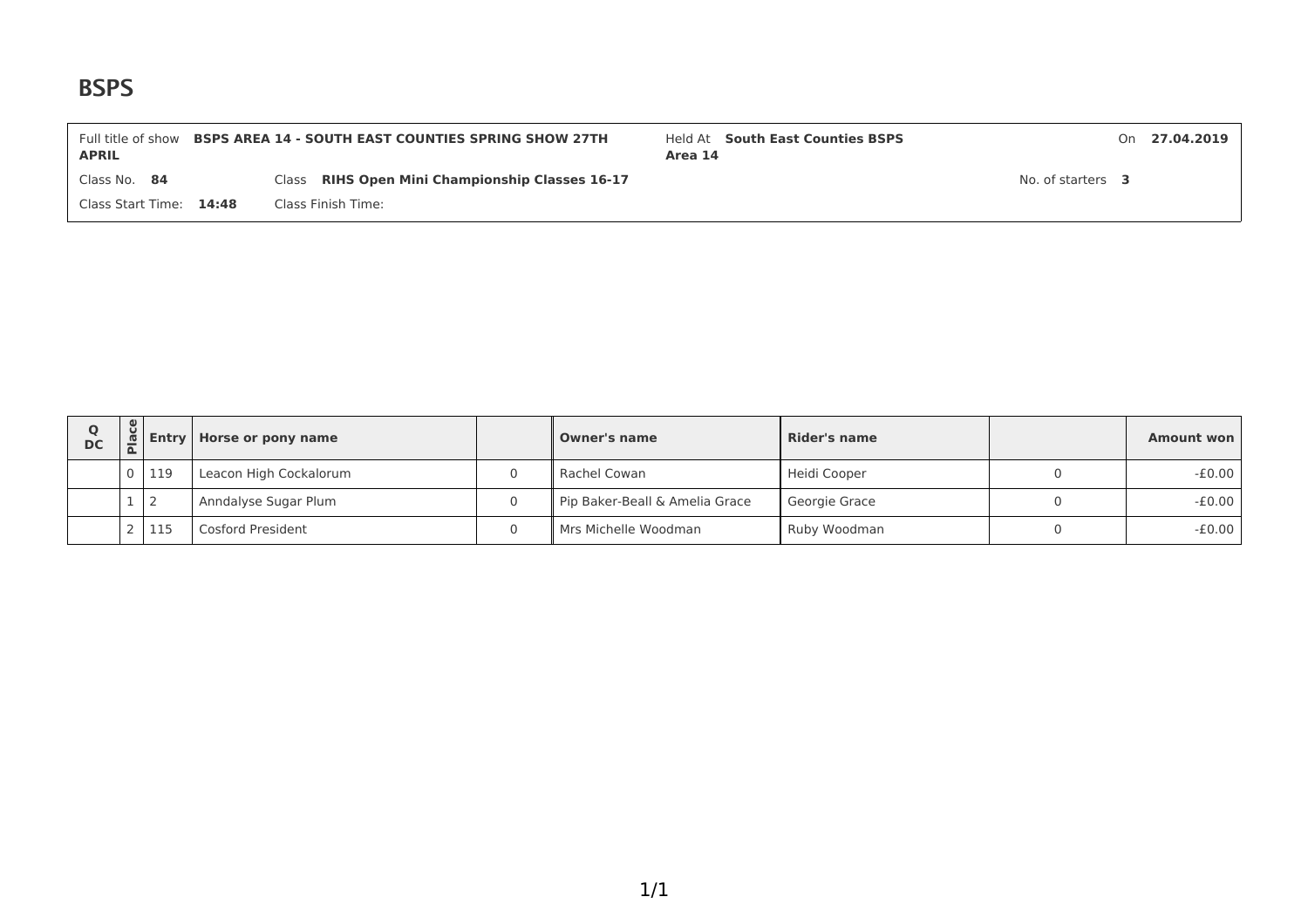| Full title of show<br><b>APRIL</b> | <b>BSPS AREA 14 - SOUTH EAST COUNTIES SPRING SHOW 27TH</b> | Held At South East Counties BSPS<br>Area 14 |                   | On 27.04.2019 |
|------------------------------------|------------------------------------------------------------|---------------------------------------------|-------------------|---------------|
| Class No. 86                       | Class Pony Championship Classes 18-20                      |                                             | No. of starters 2 |               |
| Class Start Time: 15:30            | Class Finish Time:                                         |                                             |                   |               |

| <b>DC</b> | ី. |    | <b>Entry   Horse or pony name</b> | <b>Owner's name</b>            | Rider's name    | <b>Amount won</b> |
|-----------|----|----|-----------------------------------|--------------------------------|-----------------|-------------------|
|           |    | 46 | Laybalands Fly By Night           | Elizabeth Aristidou            | Talia Aristidou | $-E0.00$          |
|           |    |    | Whiteleaze Secret Charm           | Pip Baker-Beall & Ruth Sharifi | Izzy Sharifi    | -£0.00            |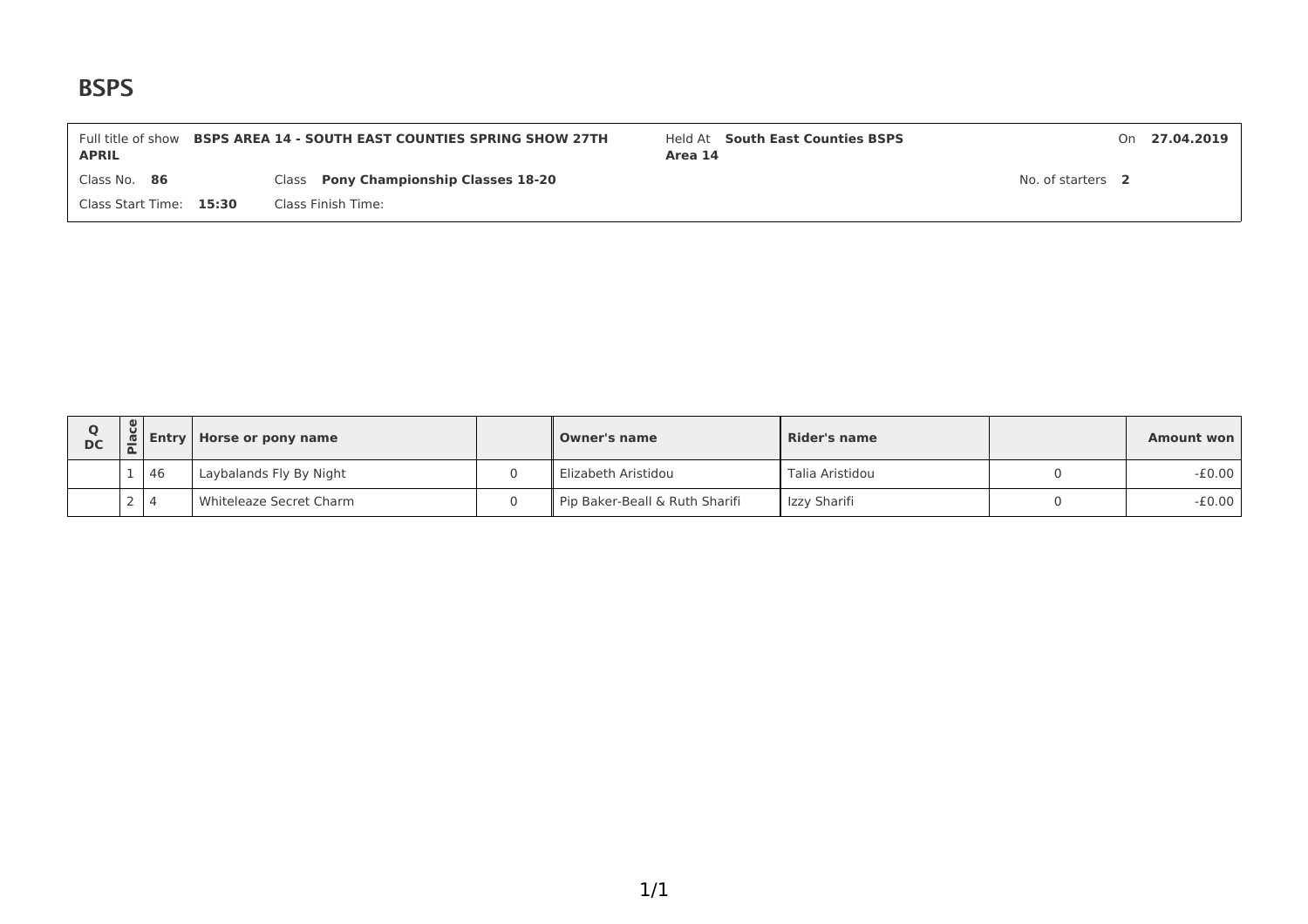| Full title of show<br><b>APRIL</b> | <b>BSPS AREA 14 - SOUTH EAST COUNTIES SPRING SHOW 27TH</b>          | Held At South East Counties BSPS<br>Area 14 |                   | On 27.04.2019 |
|------------------------------------|---------------------------------------------------------------------|---------------------------------------------|-------------------|---------------|
| Class No. 88                       | Class RIHS Open Show Hunter Pony Championship<br>from classes 22-25 |                                             | No. of starters 1 |               |
| Class Start Time: 16:08            | Class Finish Time:                                                  |                                             |                   |               |

| <b>DC</b> | $\overline{\phantom{a}}$<br>$\overline{\phantom{0}}$ | <b>Entry</b><br>Horse or pony name |                 | <b>Owner's name</b> | <b>Rider's name</b> | <b>Amount won</b> |
|-----------|------------------------------------------------------|------------------------------------|-----------------|---------------------|---------------------|-------------------|
|           |                                                      | 77                                 | hiddock bedtime | kay body            | lucy body           | $-£0.00$          |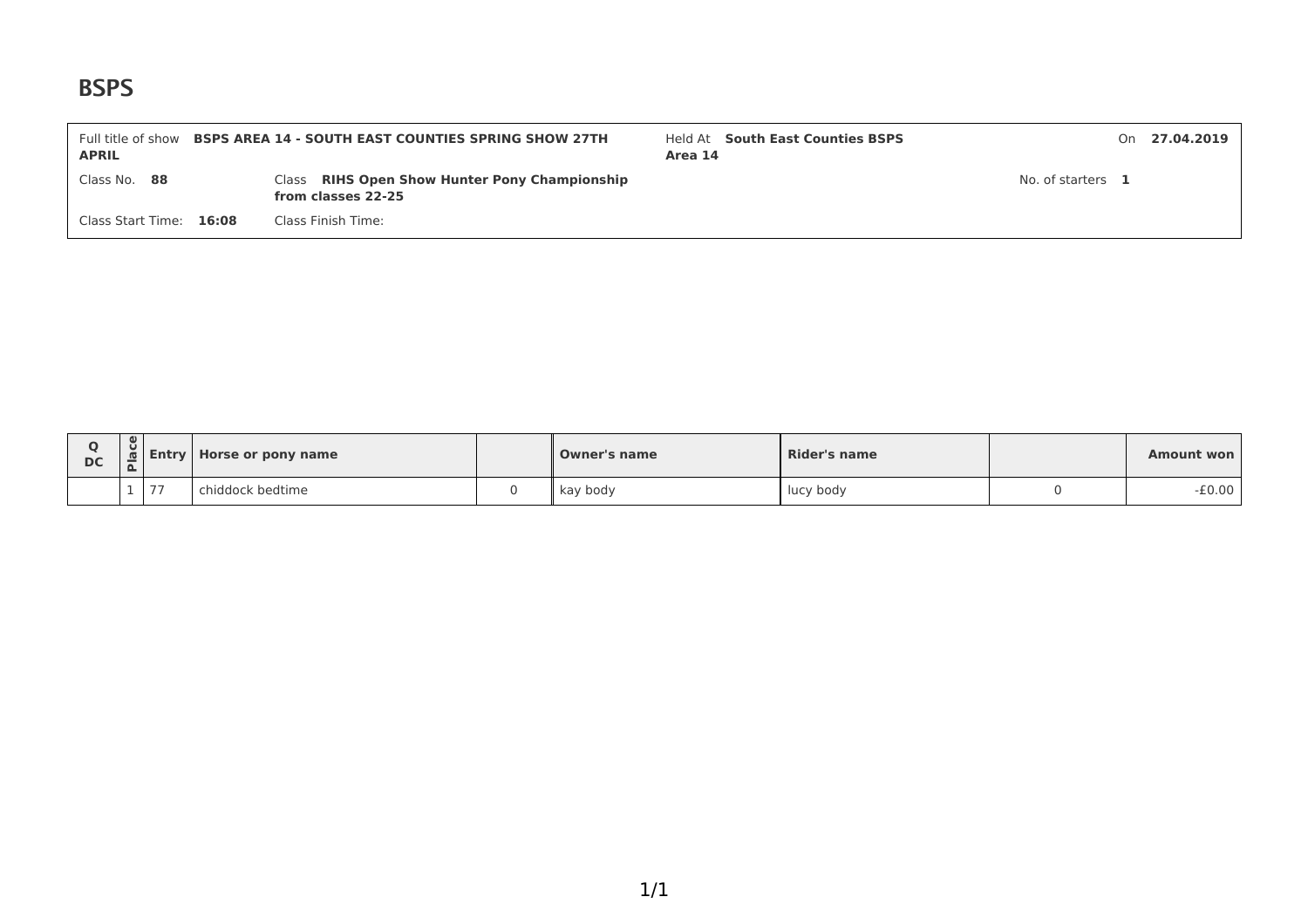| Full title of show<br><b>APRIL</b> | <b>BSPS AREA 14 - SOUTH EAST COUNTIES SPRING SHOW 27TH</b>          | Area 14 | Held At South East Counties BSPS |                   | On 27.04.2019 |
|------------------------------------|---------------------------------------------------------------------|---------|----------------------------------|-------------------|---------------|
| Class No. 89                       | Class RIHS Open Show Hunter Pony Championship<br>from classes 22-25 |         |                                  | No. of starters 1 |               |
| Class Start Time: 16:27            | Class Finish Time:                                                  |         |                                  |                   |               |

| <b>DC</b> | Ü<br>$\overline{\phantom{0}}$<br>௨ | <b>Entry</b> | Horse or pony name |  | <b>Owner's name</b> | <b>Rider's name</b> | Amount won |
|-----------|------------------------------------|--------------|--------------------|--|---------------------|---------------------|------------|
|           |                                    | 77           | iiddock bedtime    |  | kay body            | lucy body           | $-£0.00$   |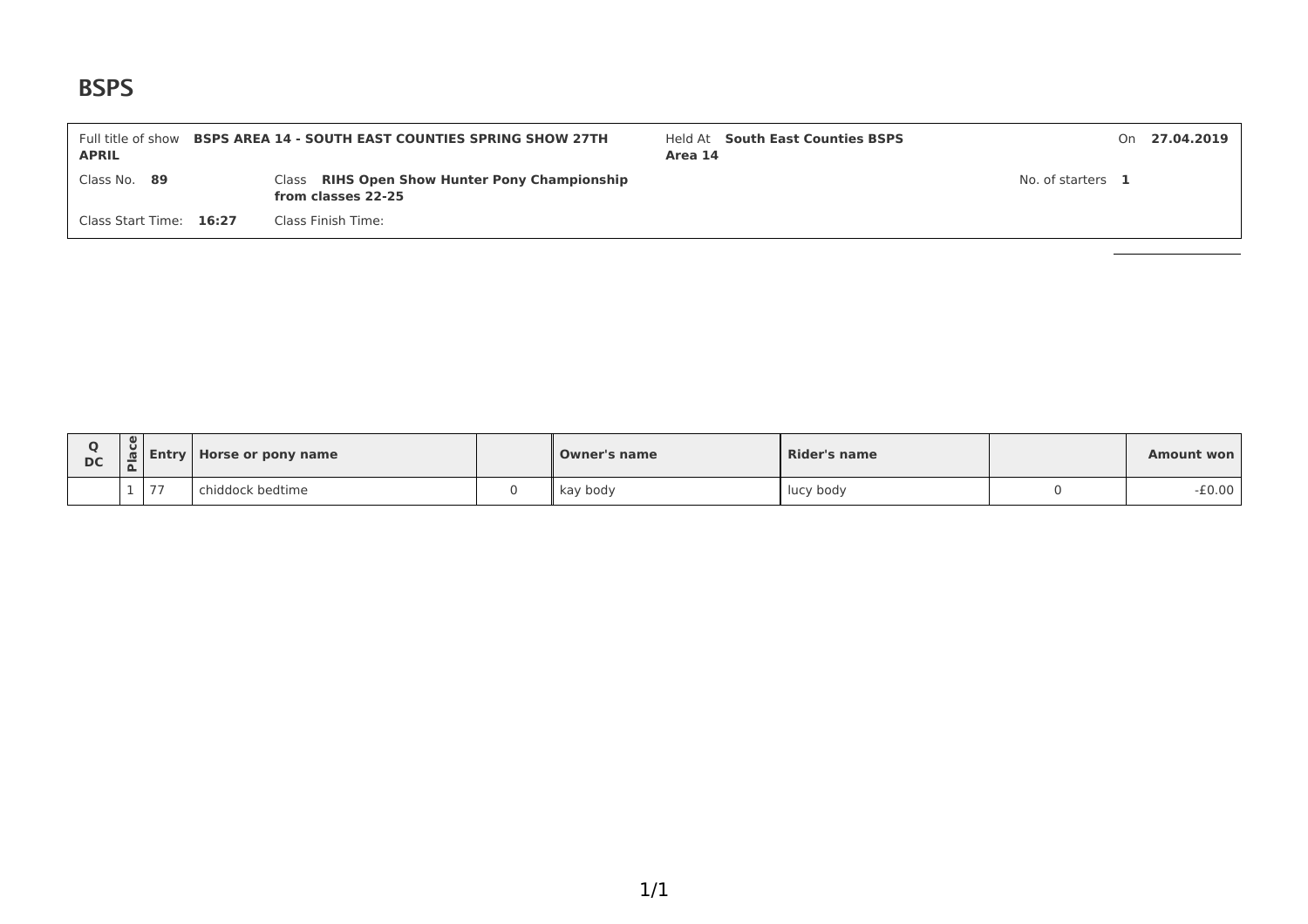| Full title of show<br><b>APRIL</b> | <b>BSPS AREA 14 - SOUTH EAST COUNTIES SPRING SHOW 27TH</b>                                | Area 14 | Held At South East Counties BSPS |                   | On 27.04.2019 |
|------------------------------------|-------------------------------------------------------------------------------------------|---------|----------------------------------|-------------------|---------------|
| Class No. 90                       | Class AREA 14 Supreme all champions from BSPS<br><b>AREA Championships across the day</b> |         |                                  | No. of starters 2 |               |
| Class Start Time: 16:46            | Class Finish Time:                                                                        |         |                                  |                   |               |

| <b>DC</b> | $\cup$ |    | <b>I Entry   Horse or pony name</b> | <b>Owner's name</b>  | Rider's name   | <b>Amount won</b> |
|-----------|--------|----|-------------------------------------|----------------------|----------------|-------------------|
|           |        | 18 | Newoak Flowergirl                   | Emma Hewson          | Kate Hewson    | $-E0.00$          |
|           |        | 25 | Pumphill fandango                   | Zara Johnstone evans | Toby Johnstone | -£0.00            |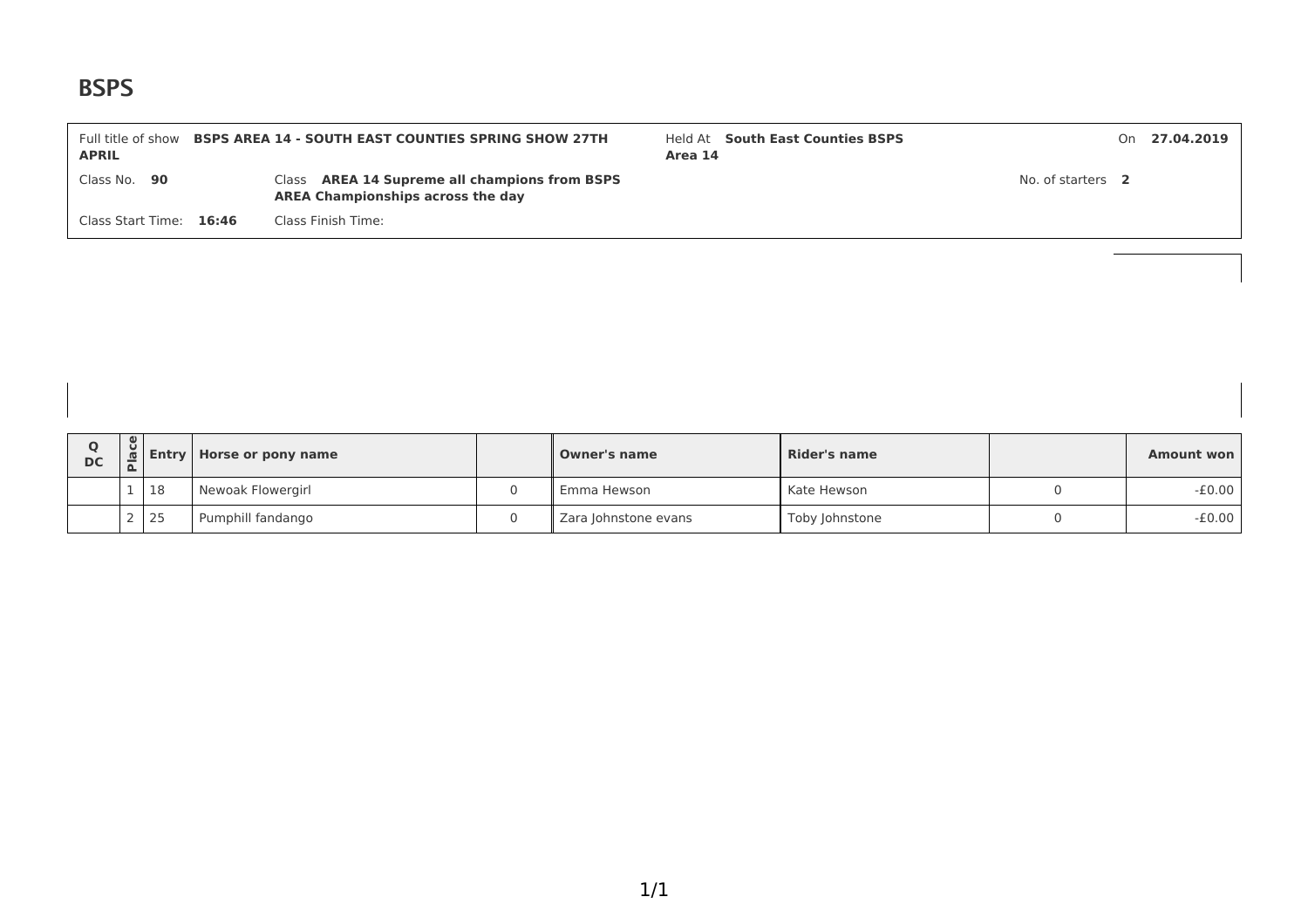| Full title of show<br><b>APRIL</b> | <b>BSPS AREA 14 - SOUTH EAST COUNTIES SPRING SHOW 27TH</b> | Held At South East Counties BSPS<br>Area 14 |                   | On 27.04.2019 |
|------------------------------------|------------------------------------------------------------|---------------------------------------------|-------------------|---------------|
| Class No. $91$                     | Class SSADL Championship from classes 35-36                |                                             | No. of starters 2 |               |
| Class Start Time: 14:51            | Class Finish Time:                                         |                                             |                   |               |

| <b>DC</b> | မျ |     | <b>Entry Horse or pony name</b> |  | <b>Owner's name</b> | Rider's name | <b>Amount won</b> |
|-----------|----|-----|---------------------------------|--|---------------------|--------------|-------------------|
|           |    | 150 | Popsters Loaded Weapon          |  | Chloe Chubb         | Chloe Chubb  | $-E0.00$          |
|           |    | 16  | Shilstone Rocks Freedom         |  | Rachel Bakshi       | Maya Bakshi  | $-E0.00$          |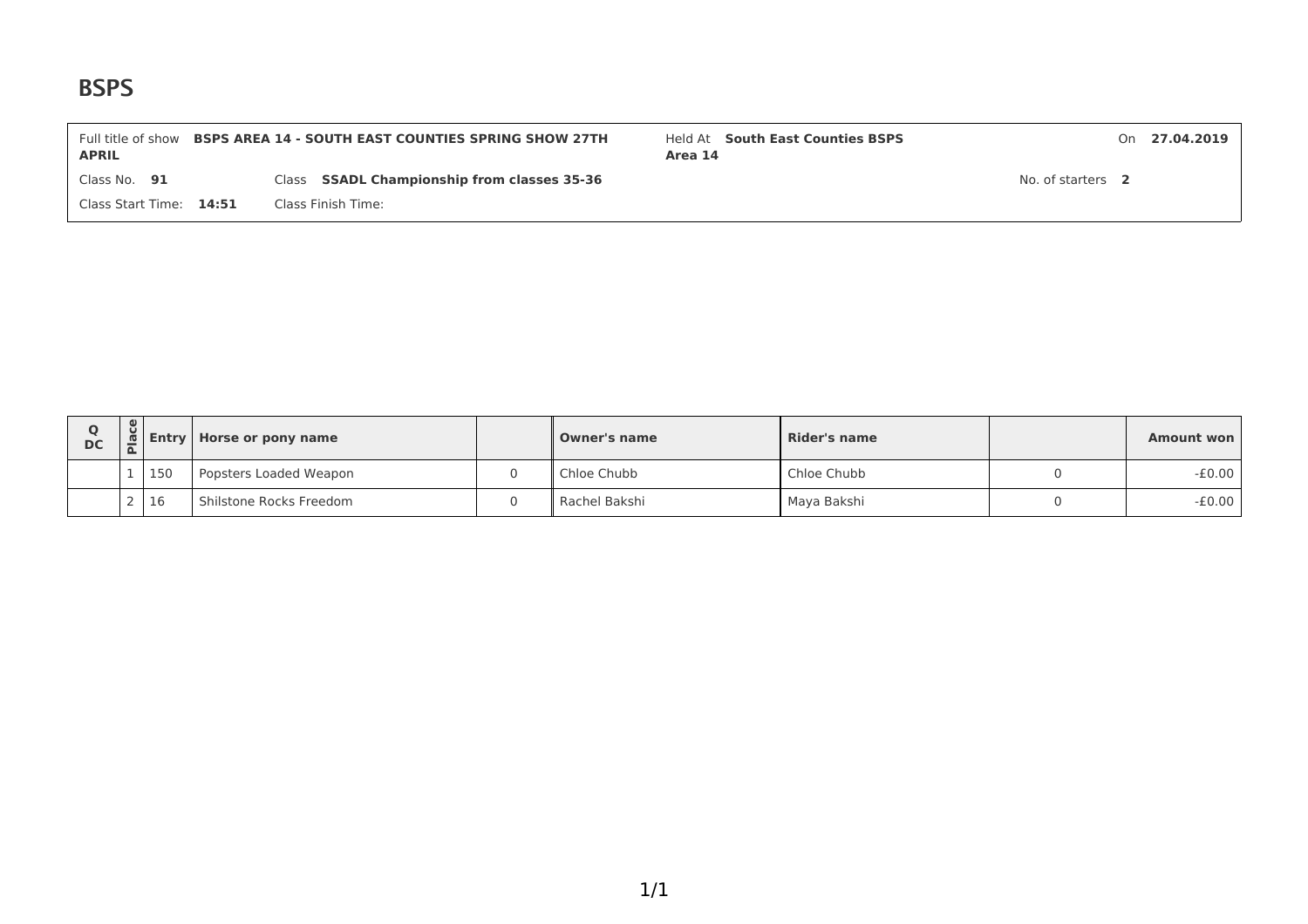| Full title of show<br><b>APRIL</b> | <b>BSPS AREA 14 - SOUTH EAST COUNTIES SPRING SHOW 27TH</b>           | Area 14 | Held At South East Counties BSPS |                   | On 27.04.2019 |
|------------------------------------|----------------------------------------------------------------------|---------|----------------------------------|-------------------|---------------|
| Class No. 92                       | Class RIHS BSPS Heritage Mini Championship from<br>classes $41\& 42$ |         |                                  | No. of starters 4 |               |
| Class Start Time: 15:42            | Class Finish Time:                                                   |         |                                  |                   |               |

| <b>DC</b> | ိမ | <b>d</b> Entry | Horse or pony name | <b>Owner's name</b>  | Rider's name      | Amount won |
|-----------|----|----------------|--------------------|----------------------|-------------------|------------|
|           |    | 25             | Pumphill fandango  | Zara Johnstone evans | Toby Johnstone    | $-£0.00$   |
|           |    | 100            | Rowfantina Wiseguy | Mandy Burchell Small | Jessie Barleycorn | $-£0.00$   |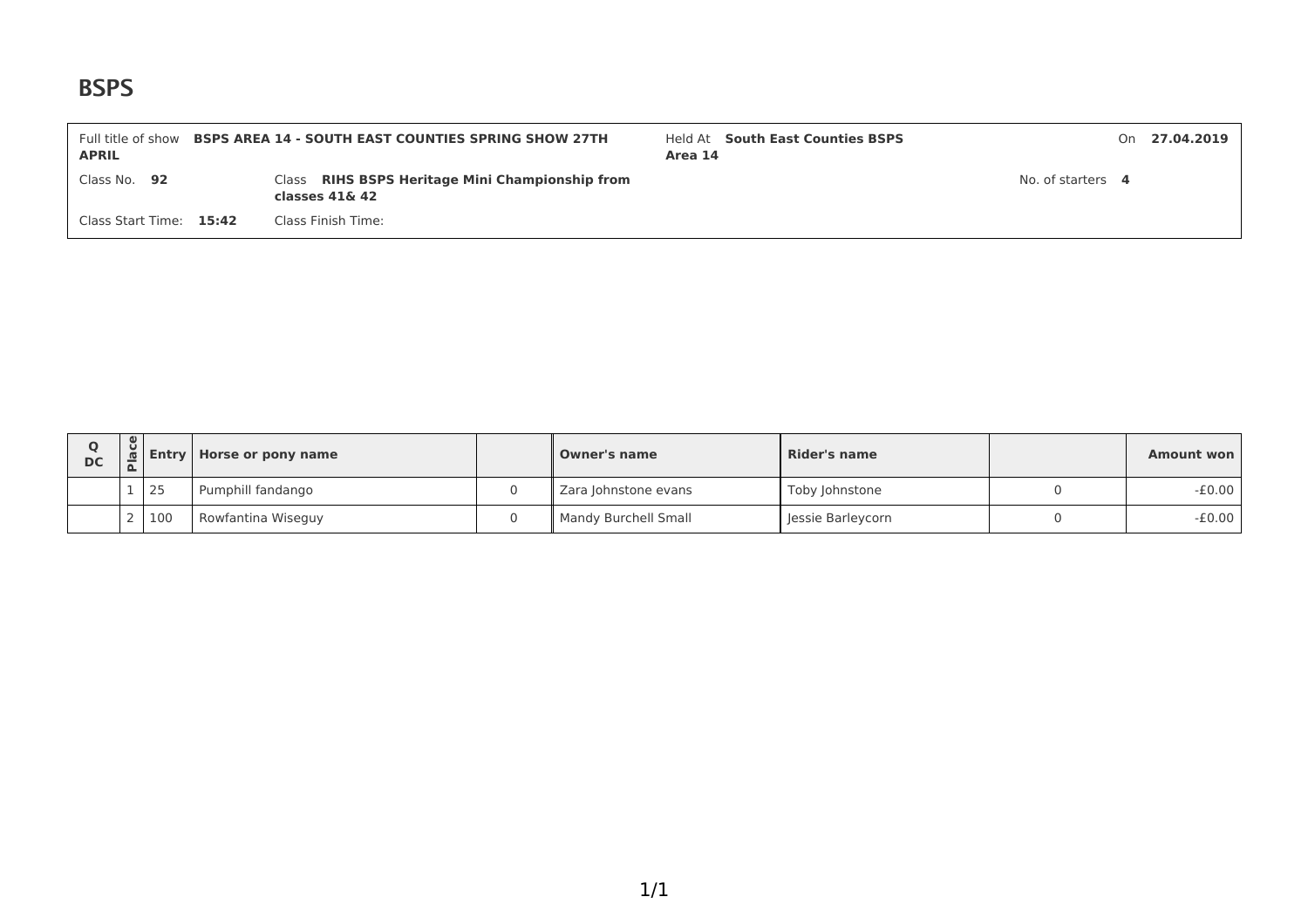| Full title of show<br><b>APRIL</b> | <b>BSPS AREA 14 - SOUTH EAST COUNTIES SPRING SHOW 27TH</b>                                                                   | Area 14 | Held At South East Counties BSPS |                   | On 27.04.2019 |
|------------------------------------|------------------------------------------------------------------------------------------------------------------------------|---------|----------------------------------|-------------------|---------------|
| Class No. $93$                     | Class BSPS Area 14 Heritage Mini Championship<br>from classes 41&42 (open to highest placed area<br>member in these classes) |         |                                  | No. of starters 2 |               |
| Class Start Time: 16:13            | Class Finish Time:                                                                                                           |         |                                  |                   |               |

| <b>DC</b> |     | <b>Entry   Horse or pony name</b> | <b>Owner's name</b>    | Rider's name      | Amount won |
|-----------|-----|-----------------------------------|------------------------|-------------------|------------|
|           | 25  | Pumphill fandango                 | Zara Johnstone evans   | Toby Johnstone    | $-E0.00$   |
|           | 100 | Rowfantina Wiseguy                | " Mandy Burchell Small | Jessie Barleycorn | $-E0.00$   |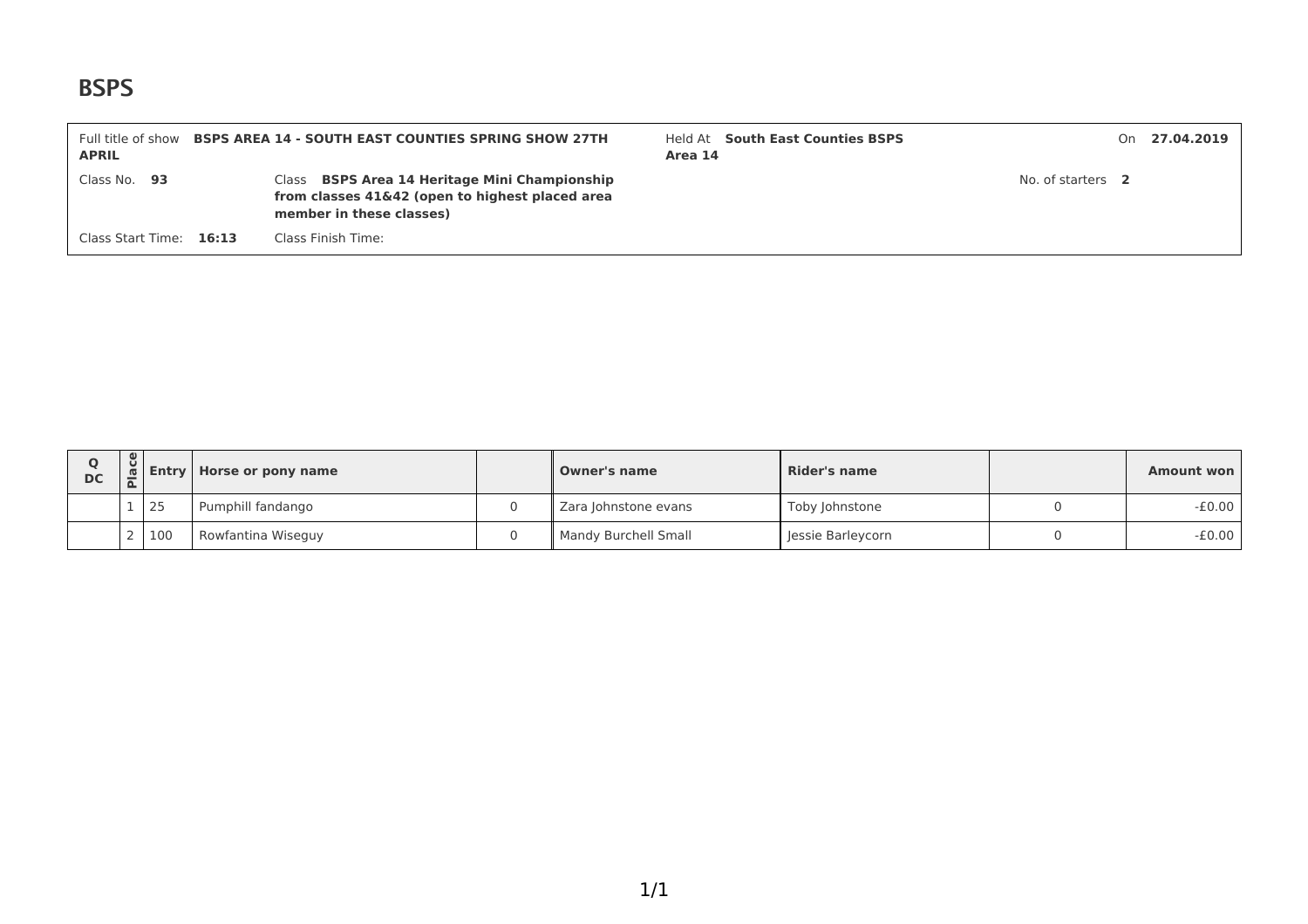| Full title of show<br><b>APRIL</b> | <b>BSPS AREA 14 - SOUTH EAST COUNTIES SPRING SHOW 27TH</b>        | Held At South East Counties BSPS<br>Area 14 |                   | On 27.04.2019 |
|------------------------------------|-------------------------------------------------------------------|---------------------------------------------|-------------------|---------------|
| Class No. 94                       | Class RIHS Pretty Polly Championship from classes<br>38-40, 43-46 |                                             | No. of starters 2 |               |
| Class Start Time: 16:36            | Class Finish Time:                                                |                                             |                   |               |

| O<br>DC | $\cup$ |             | <b>Entry   Horse or pony name</b> | Owner's name    | Rider's name    | Amount won |
|---------|--------|-------------|-----------------------------------|-----------------|-----------------|------------|
|         |        | 132         | Gossip Girl                       | Lauren Brown    | Lauren Brown    | $-£0.00$   |
|         |        | $-1$<br>--- | Pumphill Brosnan                  | Carrie Simmonds | Sophie Simmonds | $-£0.00$   |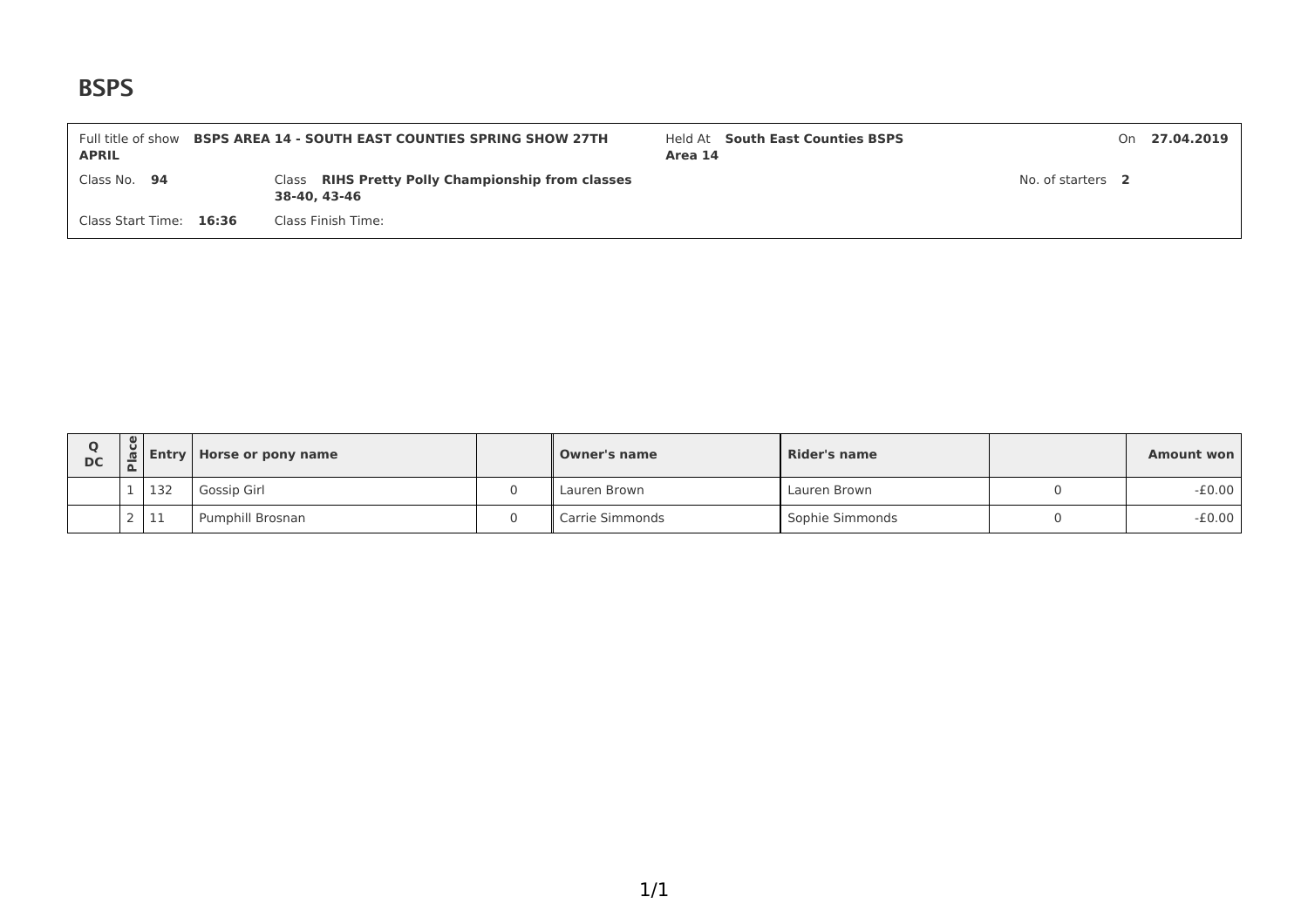| Full title of show<br><b>APRIL</b> | <b>BSPS AREA 14 - SOUTH EAST COUNTIES SPRING SHOW 27TH</b>                                                                                | Area 14 | Held At South East Counties BSPS |                   | On 27.04.2019 |
|------------------------------------|-------------------------------------------------------------------------------------------------------------------------------------------|---------|----------------------------------|-------------------|---------------|
| Class No. 95                       | Class <b>BSPS Area 14 Pretty Polly Championship from</b><br>classes 38-40, 43-46 (open to highest placed area<br>member in these classes) |         |                                  | No. of starters 1 |               |
| Class Start Time: 16:59            | Class Finish Time:                                                                                                                        |         |                                  |                   |               |

| <b>DC</b> | $\bullet$<br>U<br>$\Omega$ | 1 Entry L | Horse or pony name | <b>Owner's name</b> | <b>Rider's name</b> | <b>Amount won</b> |
|-----------|----------------------------|-----------|--------------------|---------------------|---------------------|-------------------|
|           |                            | 11        | Pumphill Brosnan   | Carrie Simmonds     | Sophie Simmonds     | $-£0.00$          |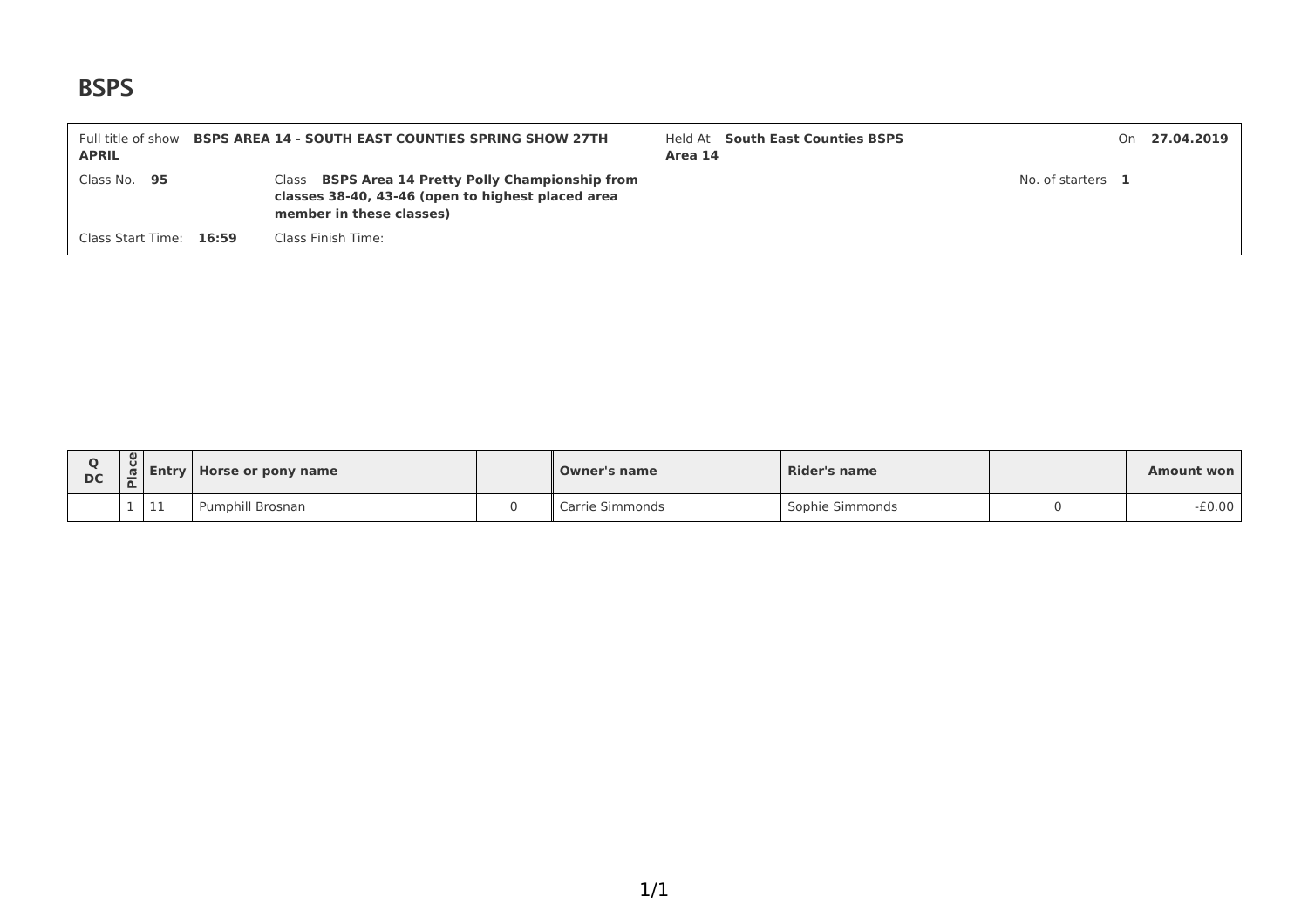| Full title of show<br><b>APRIL</b> | <b>BSPS AREA 14 - SOUTH EAST COUNTIES SPRING SHOW 27TH</b>   | Held At South East Counties BSPS<br>Area 14 |                   | On 27.04.2019 |
|------------------------------------|--------------------------------------------------------------|---------------------------------------------|-------------------|---------------|
| Class No. 96                       | Class RIHS BSPS Anglo/PBA Championship from<br>classes 47-48 |                                             | No. of starters 2 |               |
| Class Start Time: 17:18            | Class Finish Time:                                           |                                             |                   |               |

| Ο<br><b>DC</b> | $\mathbf{e}$ | $\bar{\mathfrak{a}}$ Entry | Horse or pony name   | <b>Owner's name</b> | <b>Rider's name</b>  | Amount won |
|----------------|--------------|----------------------------|----------------------|---------------------|----------------------|------------|
|                |              | 121                        | Lyncombe Finola      | <b>B</b> Taverner   | Ellis Taverner-Burns | $-£0.00$   |
|                |              | 2142                       | Fielden Minks Legacy |                     | <b>Richard Shaw</b>  | $-£0.00$   |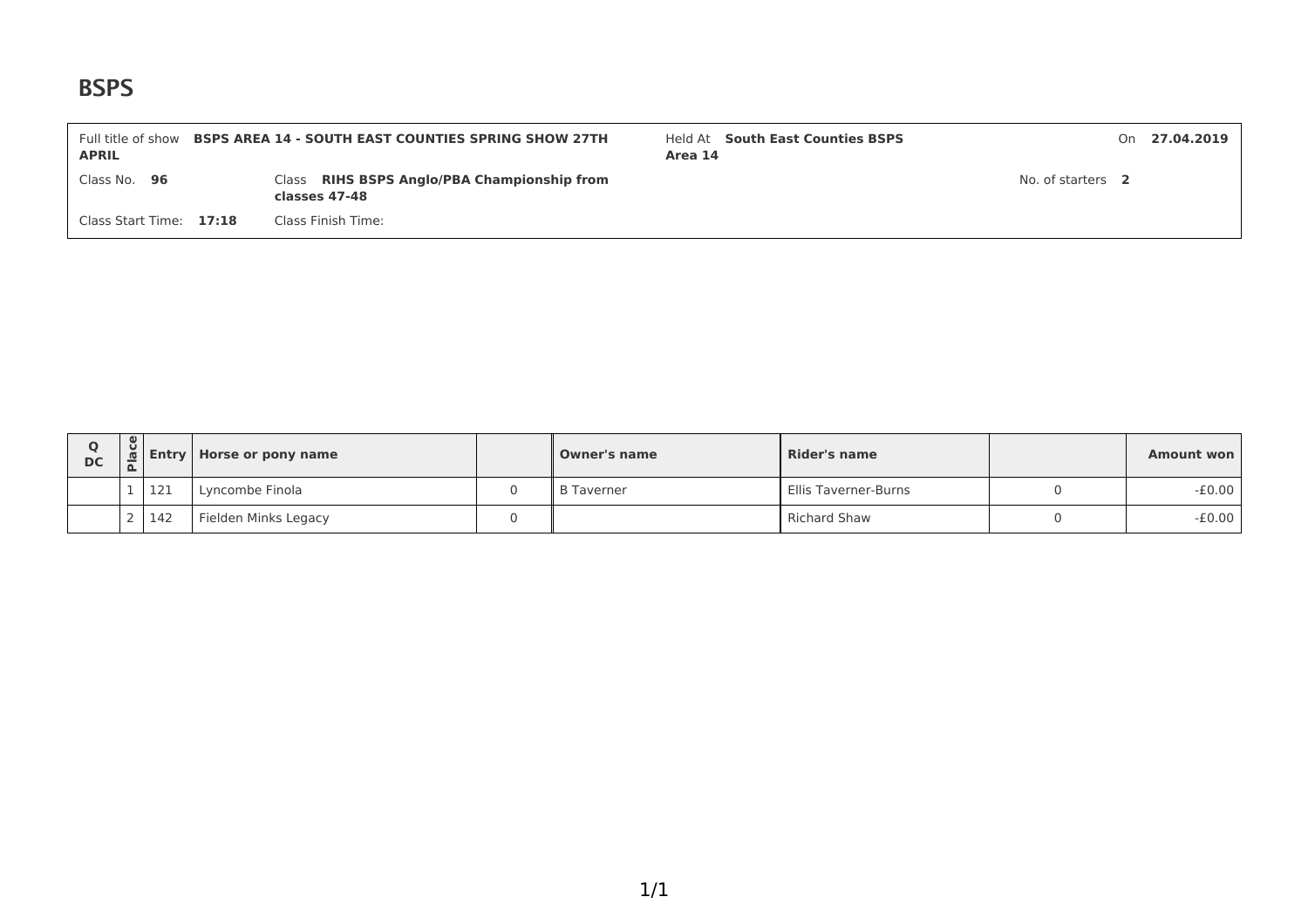| Full title of show<br><b>APRIL</b> | <b>BSPS AREA 14 - SOUTH EAST COUNTIES SPRING SHOW 27TH</b>  | Held At South East Counties BSPS<br>Area 14 |                   | On 27.04.2019 |
|------------------------------------|-------------------------------------------------------------|---------------------------------------------|-------------------|---------------|
| Class No. 98                       | Class RIHS BSPS Open WHP Championship from<br>classes 54-57 |                                             | No. of starters 2 |               |
| Class Start Time: 13:31            | Class Finish Time:                                          |                                             |                   |               |

| <b>DC</b> | $\omega$<br>$\cup$<br><b>n</b> |    | <b>Entry Horse or pony name</b> | <b>Owner's name</b> | Rider's name            |  | Amount won |
|-----------|--------------------------------|----|---------------------------------|---------------------|-------------------------|--|------------|
|           |                                | 64 | Shannah Garry                   | Claire Bailey       | <b>Harriet Bailey</b>   |  | $-£0.00$   |
|           |                                | 81 | Fraggle                         | Charlotte Thomspon  | <b>Harriet Thompson</b> |  | $-£0.00$   |